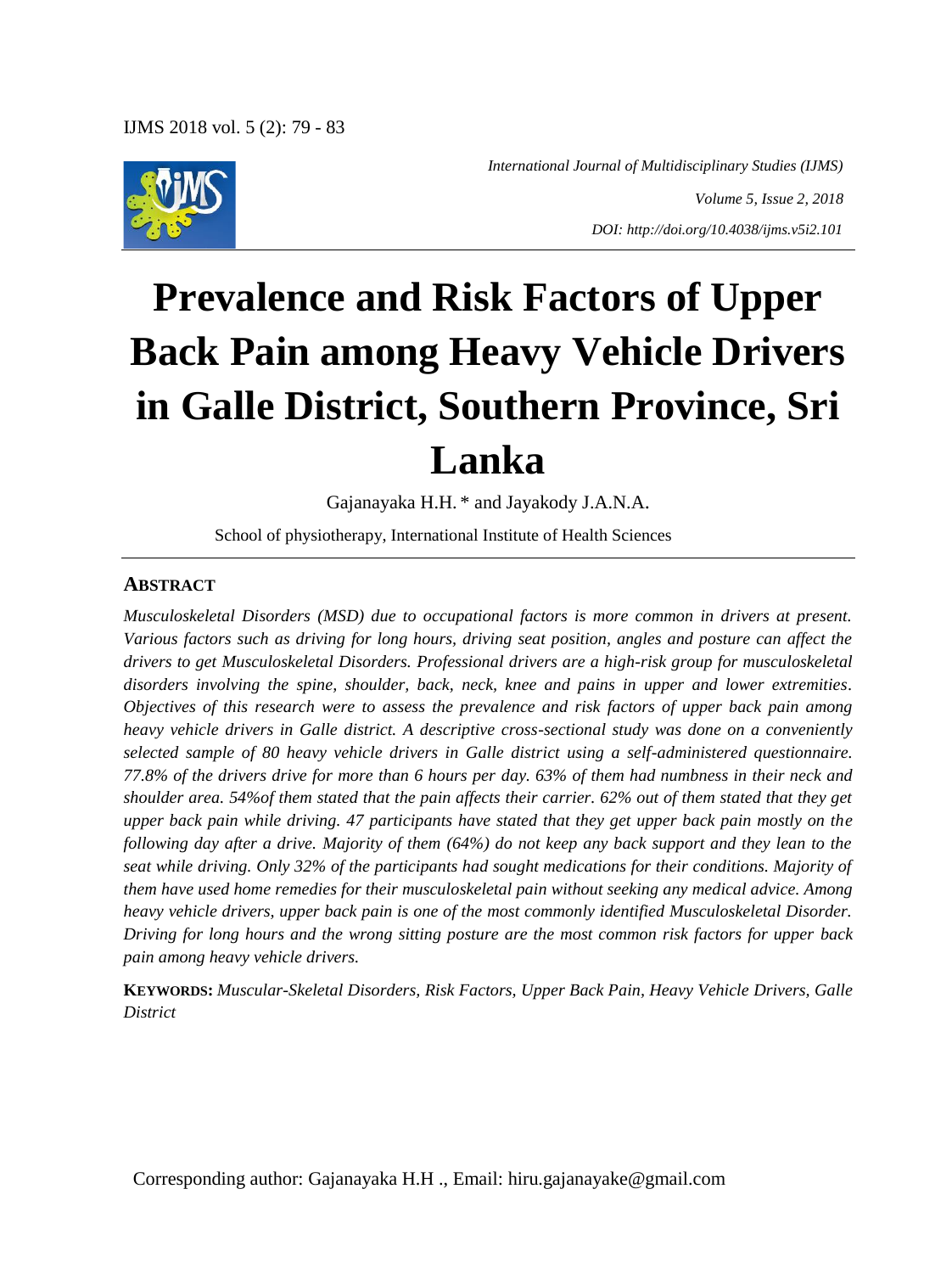# **1. INTRODUCTION**

Driving is a profession that is vital to the economy of every country. In Sri Lanka, there are so many people who do driving as their main occupation. These people include the drivers who work in public transport services, those who work in the construction sites and those who transport goods inside the country.

Professional drivers are a high-risk group for musculoskeletal disorders involving the spine, shoulder, back, neck, knee and pains in upper and lower extremities. They include conditions such as tendinitis, fibromyalgia, osteoarthritis, rheumatoid arthritis and carpal tunnel syndrome. These disorders are extremely common in these days and the risk of developing these Musculoskeletal Disorders increases with the age. Severity can be varied (Health line, 2016) Work-related musculoskeletal disorders are defined as impairments of the musculoskeletal system aggravated primarily by the work itself or by the environment in which the work is performed.

### **1.1 Background of the study**

Prevalence of these musculoskeletal diseases among the drivers is a common issue at present. Among them, heavy vehicle drivers face immense problems which related to their musculoskeletal conditions. (Abledu, Offei and Abledu, 2014).

Various factors like driver's seat, control mechanisms, vibration generated and long time sitting can be count as some factors which contribute for the drivers to develop musculoskeletal disorders in their extremities. Mostly after a long stay of rest, performance of mechanically demanding activities collapse due to tightening of the muscles of the back area and neck because

of the deficiency of attentiveness. (Muhammad Wajahat, Fahad and Hafiz Sheraz, 2016)

## **2. METHODOLOGY**

The descriptive cross-sectional study was followed to do this research and Quantitative research was carried out with a questionnaire on drivers. Drivers in Galle district which belongs to several areas were used as the population for this research. These drivers include bus drivers, lorry drivers and JCB drivers who are concerned as heavy vehicle drivers. Convenient sampling was used by taking all the drivers which the researcher can access without any randomization.

A convenience based sample of 100 was taken, from several areas in Galle district as the sample size for this research. Through an administered questionnaire on face to face basis, data collected by researcher herself at the villages.

### **3. RESULTS & DISCUSSION**

77.8% of the drivers drive for more than 6 hours per day. 63% of them had numbness in their neck and shoulder area. 54%of them stated that the pain affects their carrier. 62% out of them stated that they get upper back pain while driving. 47% of participants have stated that they get upper back pain mostly on the following day after a drive. Majority of them (64%) do not keep any back support and they lean to the seat while driving. Only 32% of the participants had sought medications for their conditions. Majority of them have used home remedies for their musculoskeletal pain without seeking any medical advice.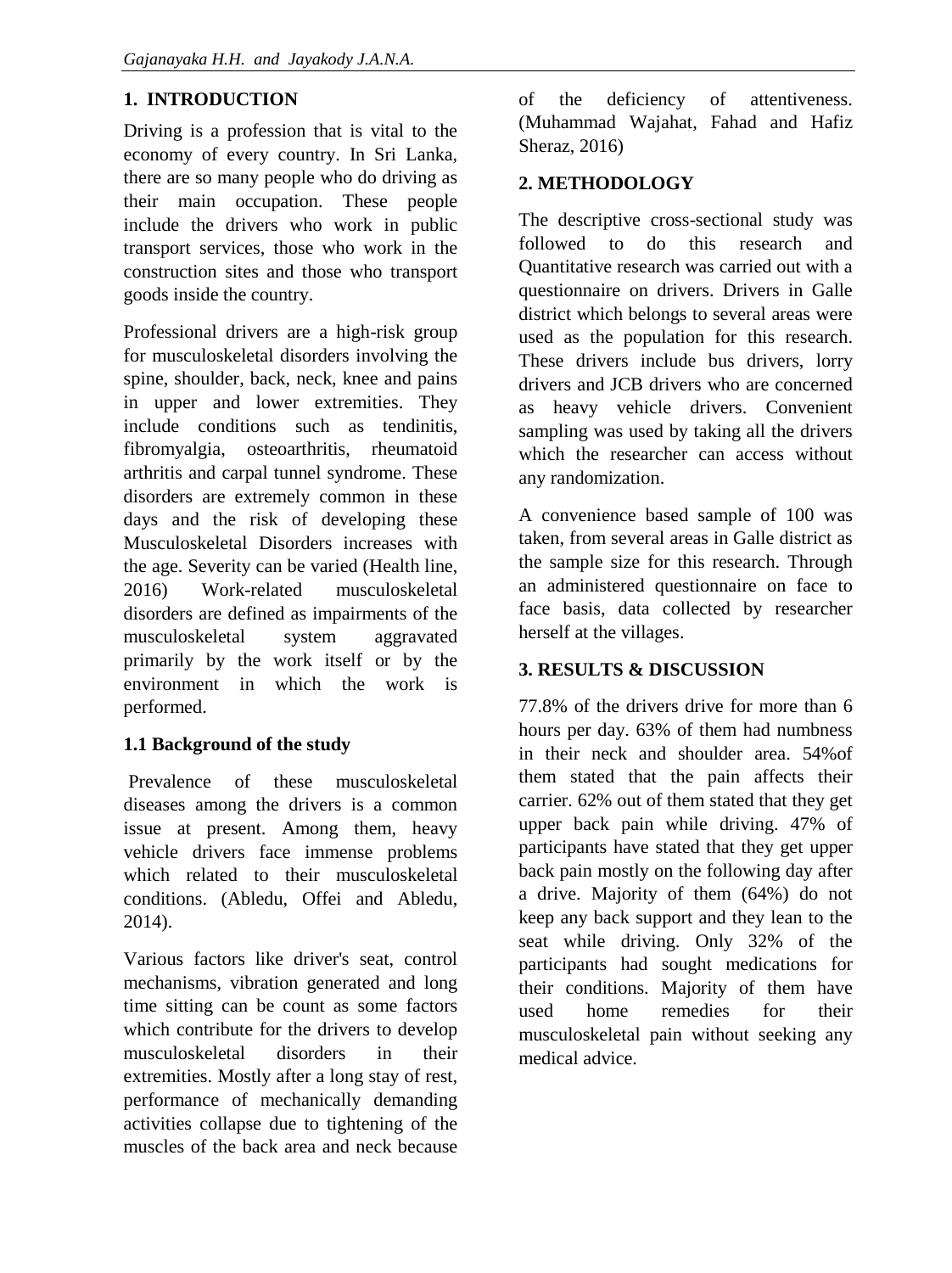

**Figure 1**: Neck pain Associated with the Duration of Work



**Figure 2**: Effect of Neck Pain on Driving



**Figure 3**: Neck pain associated with Working hours per week



**Figure 4**: Recommendation from a Doctor for Exercises to relieve the pain

According to a cross-sectional study which was done to determine the risk factors associated with complaint of low back pain it states that a high prevalence of Malaysian commercial vehicle drivers (60.4%) has presented with low back pain. A research which has been conducted to determine the prevalence and predictors of work-related musculoskeletal disorders (WMSDs) among a sample of commercial minibus drivers in the Accra Metropolis of Ghana

has stated that 78.4% of the drivers have work-related musculoskeletal disorders. According to the research conducted in Galle district, 54% of the drivers have stated that the back pain affects their occupation. 77.8% of the drivers drive for more than 6 hours per day and 63% of them had numbness in their neck and shoulder area. Research will be carried out to determine the relationship between the number of driving hours and the prevalence of muscular skeletal disorders in the future.

#### **5. CONCLUSION**

Heavy vehicle drivers are more prone to get MSD. Among heavy vehicle drivers, upper back pain is one of the most commonly identified MSD. Driving for long hours and the wrong sitting posture are the most common risk factors for upper back pain among heavy vehicle drivers.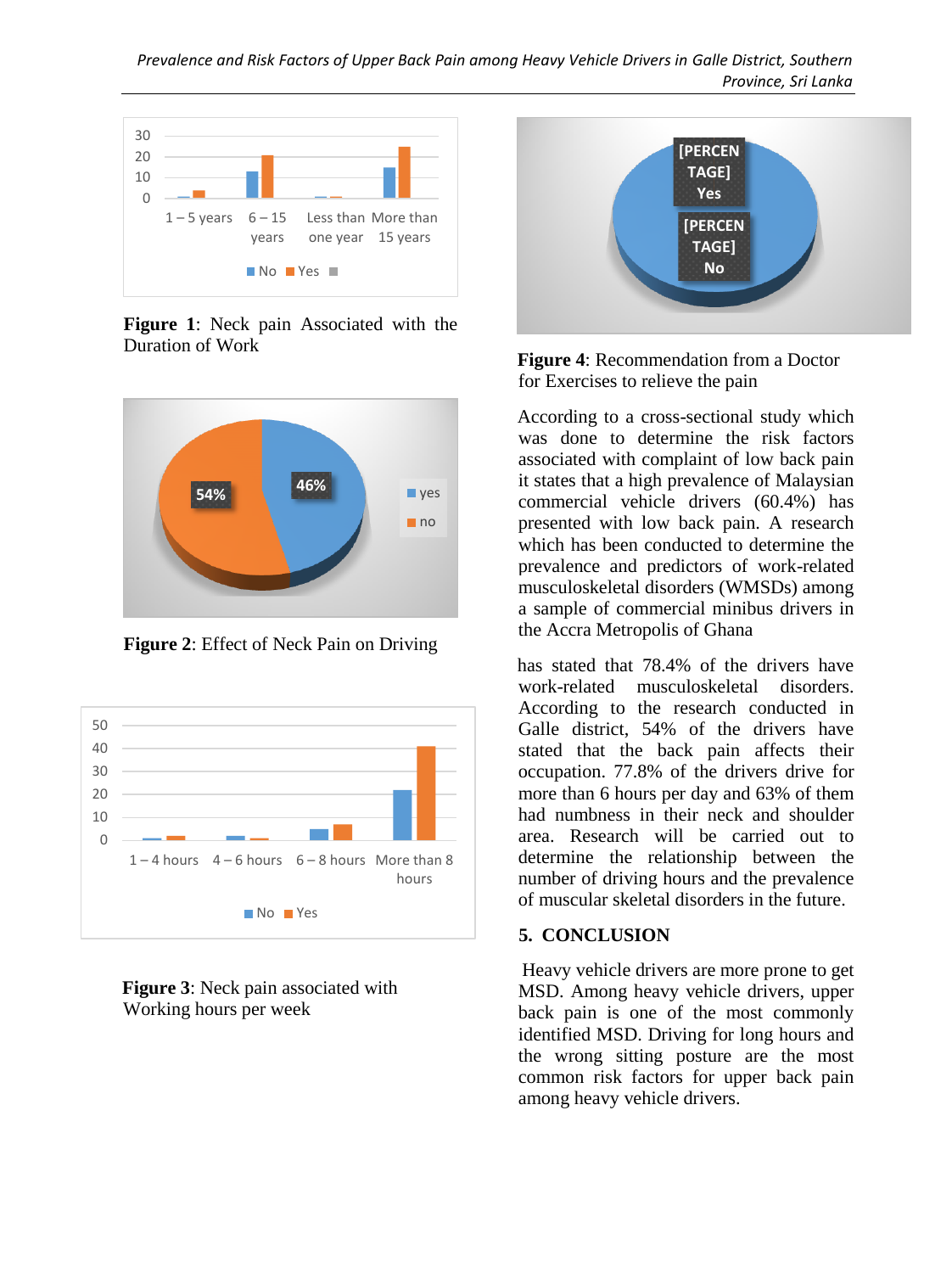# **ACKNOWLEDGMENT**

I express my sincere thanks to Dr. Kithsiri Edirisinghe to encourage me to the highest peak and to provide me the opportunity to prepare the project.

I also pay my deep sense of gratitude to Dr. Nishan Silva for all the advice he has given for me to conduct this research in a correct manner. I feel to acknowledge my indebtedness and a deep sense of gratitude the wrong sitting posture are the most common risk factors for upper back pain among heavy vehicle drivers to the guide by Mr. Nipun Anuradha Jayakody whose valuable guidance and kind supervision given to me through the course which shapes the present work as its show. I am also immensely obliged to Mr. Indika Koralegedera and Mr. Damith for giving their valuable advice throughout this project. Last but not least, my parents and my brother are also an inspiration for me. SO with due regards, I express my gratitude to them.

### **REFERENCES**

ABLEDU, J., OFFEI, E. and ABLEDU, G. (2014). Occupational and Personal Determinants of Musculoskeletal Disorders among Urban Taxi Drivers in Ghana. [online] Hindawi. Available at: https://www.hindawi.com/journals/isrn/201 4/517259/ [Accessed 24 Sep. 2017].

ARIËNS, G., MECHELEN, W., BONGERS, P., BOUTER, L. and VAN DER WAL, G. (2000). Physical risk factors for neck pain on JSTOR. [online] Jstor.org. Available at: http://www.jstor.org/stable/40967013?seq= 1#page\_scan\_tab\_contents [Accessed 25 Sep. 2017].

BENSTOWE, S. (2008). Long Driving Hours and Health of Truck Drivers. [online] Available at: http://archives.njit.edu/vol01/etd/2000s/200 8/njit-etd2008-006/njit-etd2008-006.pdf [Accessed 24 Sep. 2017].

MUHAMMAD WAJAHAT, A., FAHAD, T. and HAFIZ SHERAZ, A. (2016). Jobrelated Musculoskeletal Disorders in Bus Drivers of Lahore, Pakistan. [online] Available at: https://www.ijsr.net/archive/v5i5/NOV1634 03.pdf [Accessed 24 Sep. 2017].

NAJENSON, D., SANTO, Y., MASHARAWI, Y., KATZ-LEURE, M., USHVAEV, D. and KALICHMAN, L. (2010). IMAJ | The Israel Medicine Association Journal | Volume 12, Number 1, January 2010 | Low Back Pain among Professional Bus Drivers: Ergonomic and Occupational-Psychosocial Risk Factors. [online] Ima.org.il. Available at:

https://www.ima.org.il/MedicineIMAJ/view article.aspx?aid=40 [Accessed 26 Sep. 2017].

OSUMANU, M. (2015). Prevalence of Musculoskeletal Disorders among Commercial Long Distance Bus Drivers in the Greater Accra Region, Ghana. [online] Ugspace.ug.edu.gh. Available at: http://ugspace.ug.edu.gh:8080/xmlui/handle /123456789/21776 [Accessed 27 Sep. 2017].

REHN, B., BERGDAHL, I., AHLGREN, C., FROM, C., JÄRVHOLM, B., LUNDSTRÖM, R., NILSSON, T. and SUNDELIN, G. (2002). Musculoskeletal Symptoms among Drivers of All-Terrain Vehicles. [online] Available at: http://www.sciencedirect.com/science/articl e/pii/S0022460X01942476 [Accessed 25 Sep. 2017].